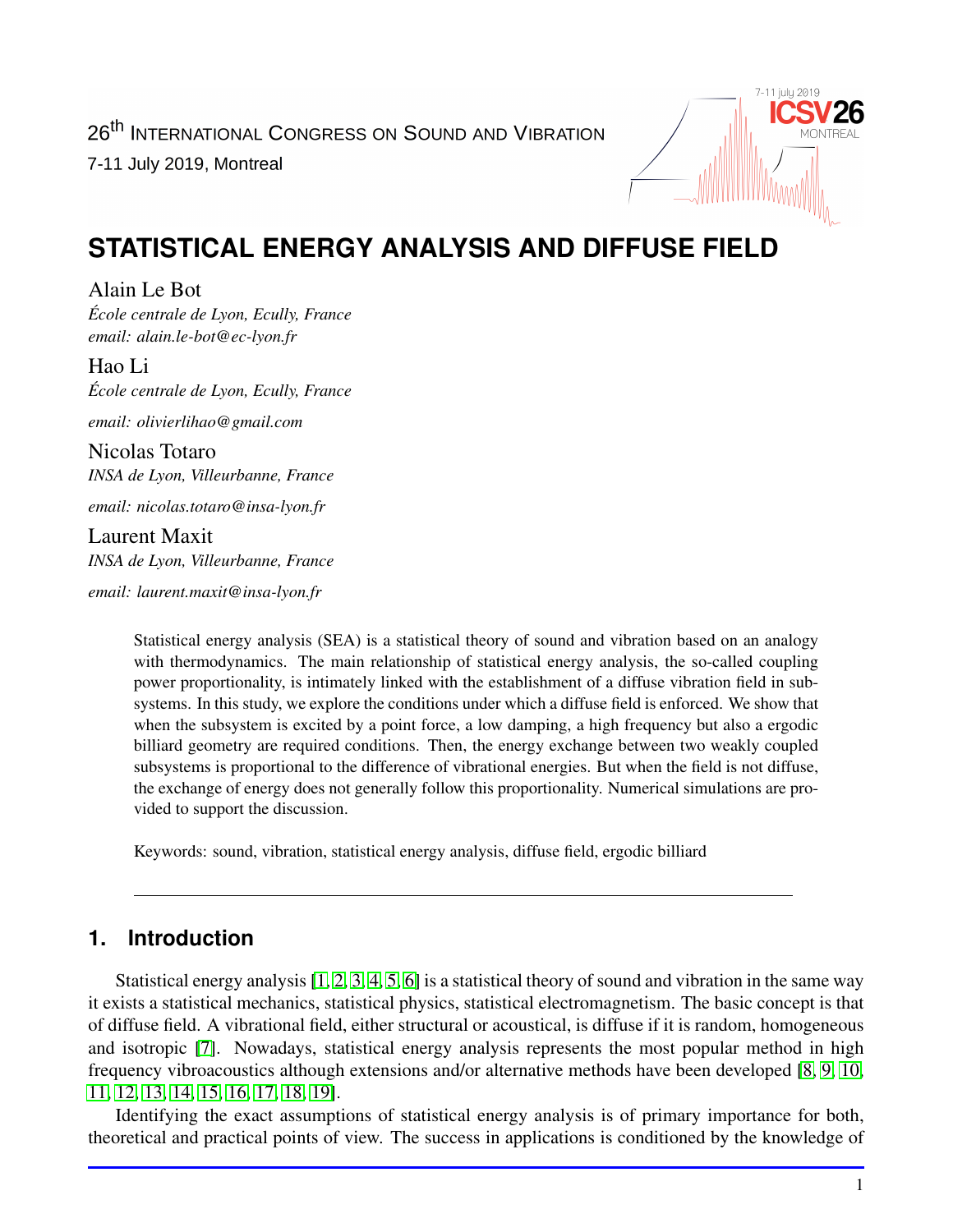this list. But if the main assumptions are well identified, it seems that the exact list of assumptions may slightly differ for the authors [\[20,](#page-5-6) [21,](#page-5-7) [22,](#page-5-8) [23,](#page-5-9) [24\]](#page-5-10).

In this study, we explore the status of the assumption of ergodicity of subsystems in statistical energy analysis [\[25\]](#page-5-11). For this purpose, we shall systematically compare the prediction of statistical energy analysis with a reference calculation obtained by a direct numerical simulation. For each test case, we shall verify whether or not the exchanged power is proportional to the difference of modal energies, as claimed in statistical energy analysis.

## **2. Statistical energy analysis**

To test wether or not, the geometry of subsystems must be ergodic to ensure the validity of statistical energy analysis, we consider a simple system composed of two coupled subsystems. The subsystems are thin plates in flexural vibrations coupled by a spring. The plates are excited by a stationary random moment whose spectrum is flat and confined within the bandwidth  $\Delta\omega$ .

The modal density of plate i defined as the number of modes per unit circular frequency  $\omega$  (rad/s) is

$$
n_i = \frac{A_i}{4\pi} \sqrt{\frac{m_i}{D_i}}\tag{1}
$$

where  $m_i$  is the mass per unit area,  $D_i$  the bending stiffness, and  $A_i$  the plate area. The number of resonant modes in the frequency bandwidth  $\Delta\omega$  is  $N_i = n_i\Delta\omega$ .

We denote by  $E_i$  the expectation of vibrational energy in subsystem i. Expectation must be understood in the meaning of probability theory since the excitation is random. This is the mean value for several realizations of the random process associated to excitation moment. By virtue of stationarity,  $E_i$ does not depend on time. We also denote by  $P_{ij}$  the expectation of vibrational power exchanged between subsystems  $i$  and  $j$ . Then, the main result of statistical energy analysis states the power being exchanged between subsystems  $i$  and  $j$  is proportional to the difference of modal energies

<span id="page-1-1"></span>
$$
P_{ij} = \beta_{ij} \left( \frac{E_i}{n_i} - \frac{E_j}{n_j} \right) \tag{2}
$$

This is the coupling power proportionality. The conductivity factor  $\beta_{ij}$  verifies reciprocity  $\beta_{ij} = \beta_{ji}$ . For two plates coupled by a spring, its value is given by [\[22\]](#page-5-8)

<span id="page-1-0"></span>
$$
\beta_{ij} = \frac{K^2}{32\pi\omega^2 \sqrt{m_i D_i m_j D_j}}\tag{3}
$$

where  $K$  is the stiffness of the coupling spring.

## **3. Ergodic billiard**

We selected two different geometries for plates whose properties of ray dynamics are well-known. The stadium geometry is a typical example of ergodic billiard [\[26,](#page-5-12) [27\]](#page-5-13). This imposes that any ray explores during its travel the entire phase space *i.e.* passes through the vicinity of all points and all directions. An example of ray path is given in Fig. [1,](#page-2-0) left. It can be seen that a single ray spread its energy uniformly and isotropically over the subsystem. This is exactly what is required to get a diffuse field. This illustrates the fact that an ergodic billiard ensures a diffuse field state even if the excitation is a single point and has a high directivity.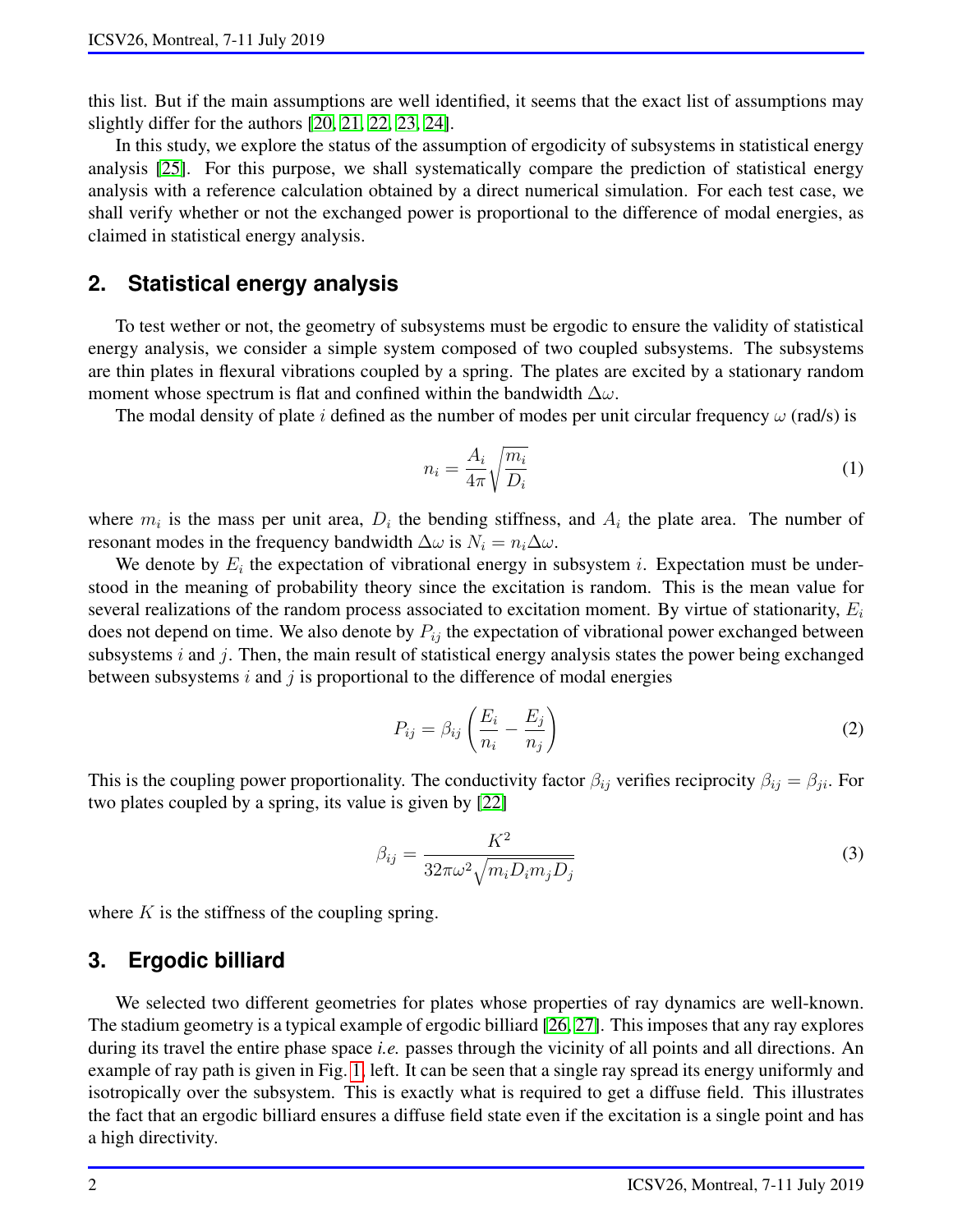

Figure 1: Ray dynamics in various billiards. Left, ray tracing in a stadium. Right, ray tracing in a circle.

<span id="page-2-0"></span>The second example is a circular geometry. The conservation of incident angle on boundary is a feature particular to circle. An example of ray path is shown in Fig. [1,](#page-2-0) right. It can be seen that the ray turns inside the circle but never explores the central zone of the circle. This explains why a circle is not an ergodic billiard and therefore never gives a diffuse field.

### **4. Parameters of simulation**

The parameters of the simulations are the following. The plates are all made of steel with Young's modulus  $E_0 = 210$  GPa, density  $\rho = 7800$  kg.m<sup>-3</sup> and Poisson's ratio  $\nu = 0.3$ . The plates have a damping loss factor  $\eta = 0.001$ . Plate 1 has thickness 2 mm and mass per unit area  $m_1 = 15.6$  kg/m<sup>2</sup> while plate 2 has thickness 2.5 mm and mass per unit area  $m_2 = 19.5 \text{ kg/m}^2$ . Plate 1 is excited by a moment, or torque, simulated by two closed forces. The forces are out-of-phase but random. The frequency band of excitation is an octave centred on  $\omega = 2\pi \times 4000 \text{ rad.s}^{-1}$ .

The size of plates is the following. The width of stadium is 0.7 m and the length is 1.6 m so that its area is  $A_1 = A_2 = 1$  m<sup>2</sup>. The circle has diameter 1.13 m and has area  $A_1 = A_2 = 1$  m<sup>2</sup>. These dimensions have been chosen to ensure a same number of modes for stadium and circle in the octave band 4000 Hz (see Tab. [1\)](#page-2-1). The damping  $\eta$  is light so that the attenuation of wave per mean-free path,  $\eta \omega l/c$  where c is the group speed and l the mean-free path, is small. A small attenuation ensures that rays reflect a large number of times before to vanish [\[28\]](#page-5-14). The coupling spring stiffness is  $K = 1 \times 10^5$  N/m. The connection strength  $\kappa = K/(m_1 A_1 m_2 A_2 \omega^4)^{1/2}$  is small so that the coupling is weak [\[29,](#page-5-15) [30,](#page-5-16) [31\]](#page-5-17).

| Plate     | # Modes | Attenuation | Modal overlap | Connection strength |
|-----------|---------|-------------|---------------|---------------------|
| Stadium 1 | 450     | 0.036       | 0.64          | $10^{-5}$           |
| Stadium 2 | 360     | 0.032       | 0.51          |                     |
| Circle 1  | 450     | 0.040       | 0.64          | $10^{-5}$           |
| Circle 2  | 360     | 0.035       | 0.51          |                     |

<span id="page-2-1"></span>Table 1: Parameters of plates.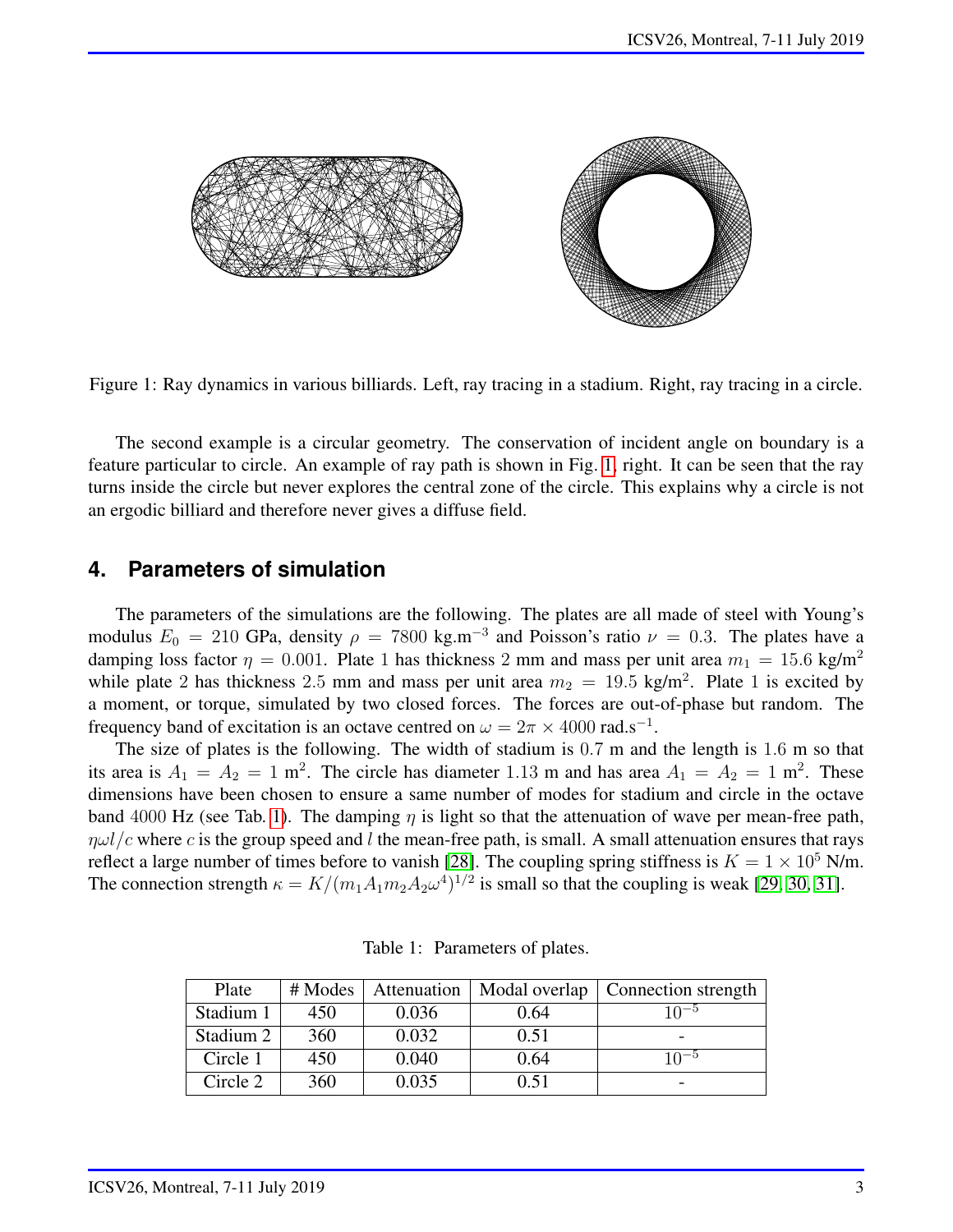

<span id="page-3-0"></span>Figure 2: Comparison of energy transfer predicted by statistical energy analysis and reference calculation for two coupled stadium plates excited by a torque on plate 1. Factor  $\beta$  given by Eq. [\(3\)](#page-1-0) and reference calculation versus position of coupling spring (dashed line in left).

#### **5. Results and comments**

In Fig. [2](#page-3-0) is shown the ratio  $\beta$  of exchanged power and difference of modal energies calculated respectively from Eq. [\(3\)](#page-1-0) and by the reference calculation in the case of two coupled stadiums. It is observed that a fine agreement in found between statistical energy analysis and reference for any position of the coupling spring. This agreement is remarkable since the excitation is a unique torque applied. This type of excitation is severe for statistical energy analysis since it is highly localized and highly directive. We are far from the traditional rain-on-the-roof excitation. In this case, homogeneity and isotropy of vibrational field are guaranteed by ergodicity of stadium billiard , while a torque excitation provides neither homogeneity nor isotropy of source.

In Fig. [3](#page-4-13) is shown the ratio  $\beta$  in same conditions but for two coupled circular plates. We observe a large disagreement between statistical energy analysis prediction and that of the reference calculation. The reason is that since the excitation is highly localized and directive, and that the subsystems are not ergodic, the vibrational field is never diffuse. The exchanged of energy between the two plates do not not follow the thermal law of Eq. [\(2\)](#page-1-1) since the thermal equilibrium is not reached in subsystems.

# **6. Conclusion**

Diffuse field is an imperative assumption of statistical energy analysis. The requirement of a rainon-the-roof excitation is a condition which ensures diffuseness of the field. But when the excitation is random but localized and/or highly directive, ergodicity of subsystem is an important condition to get a diffuse field. The counter-example of circular plates show that even if the frequency is high, the attenuation is low, and the coupling is weak, the coupling power proportionality may be violated when subsystems do not have ergodic geometries.

#### **Acknowledgements**

This work was supported by the Labex CeLyA of Université de Lyon, operated by the French National Research Agency (ANR-10-LABX-0060/ANR-11-IDEX-0007).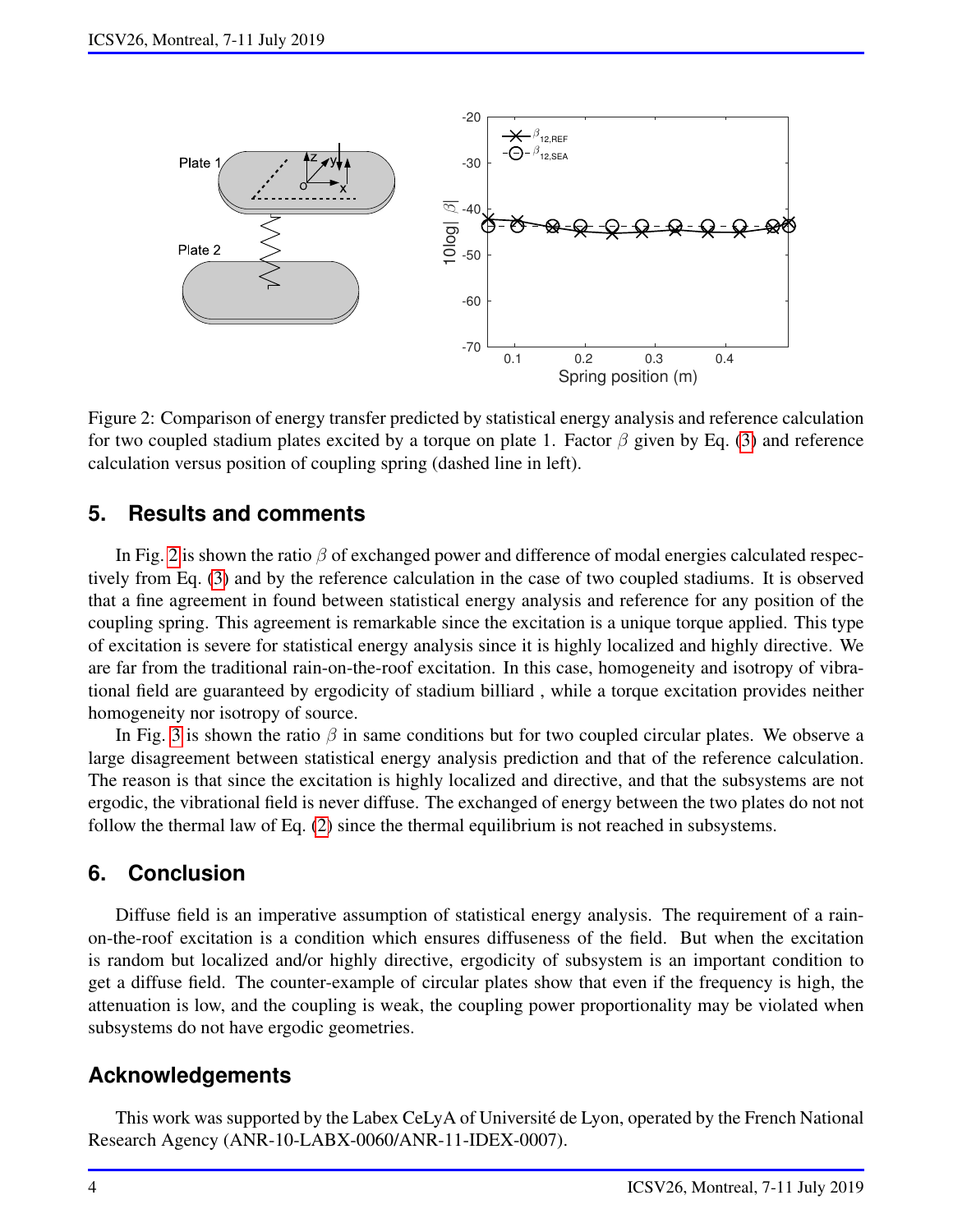

<span id="page-4-13"></span>Figure 3: Comparison of energy transfer predicted by statistical energy analysis and reference calculation for two coupled circular plates excited by a torque on plate 1. Factor  $\beta$  given by Eq. [\(3\)](#page-1-0) and reference calculation versus position of coupling spring (dashed line in left).

### **REFERENCES**

- <span id="page-4-0"></span>1. A. Le Bot, Foundation of statistical energy analysis in vibroacoustics, Oxford University Press, Oxford, 2015.
- <span id="page-4-1"></span>2. R.H. Lyon, G. Maidanik, Power flow between linearly coupled oscillators, J. Acoust. Soc. Am. 34 (1962) 623-639.
- <span id="page-4-2"></span>3. P.W. Smith, Response and radiation of structural modes excited by sound. *J. Acoust. Soc. Am.*, 34 (1962) 640–647.
- <span id="page-4-3"></span>4. D.E. Newland, Calculation of power flow between coupled oscillators, J. Sound Vib. 3 (1966) 262-276.
- <span id="page-4-4"></span>5. D.E. Newland, Power flow between a class of coupled oscillators, J. Acoust. Soc. Am. 43 (1968) 553?559.
- <span id="page-4-5"></span>6. T.D. Scharton, R.H. Lyon, Power flow and energy sharing in random vibration, J. Acoust. Soc. Am. 43 (1968) 1332-1343.
- <span id="page-4-6"></span>7. R.L. Weaver, On diffuse waves in solid media, J. Acoust. Soc. Am. 71 (1982) 1608-1609.
- <span id="page-4-7"></span>8. A. Le Bot, A vibroacoustic model for high frequency analysis, J. Sound Vib. 211(4) (1998) 537-554.
- <span id="page-4-8"></span>9. A. Le Bot and A. Bocquillet, Comparison of an integral equation on energy and the ray-tracing technique for room acoustics, J. Acoust. Soc. Am. 108 (2000) 1732-1740.
- <span id="page-4-9"></span>10. A. Le Bot, A functional equation for the specular reflection of rays, J. Acoust. Soc. Am. 112 (2002) 1276-1287.
- <span id="page-4-10"></span>11. A. Le Bot, Energy transfer for high frequencies in built-up structures, J. Sound Vib. 250(2) (2002) 247-275.
- <span id="page-4-11"></span>12. A. Le Bot, Energy exchange in uncorrelated ray fields of vibroacoustics, J. Acoust. Soc. Am. 120(3) (2006) 1194-1208.
- <span id="page-4-12"></span>13. E. Sadoulet-Reboul, A. Le Bot, J. Perret-Liaudet, A hybrid method for vibroacoustics based on the radiative energy transfer method, J. Sound Vib. 303 (2007) 675-690.